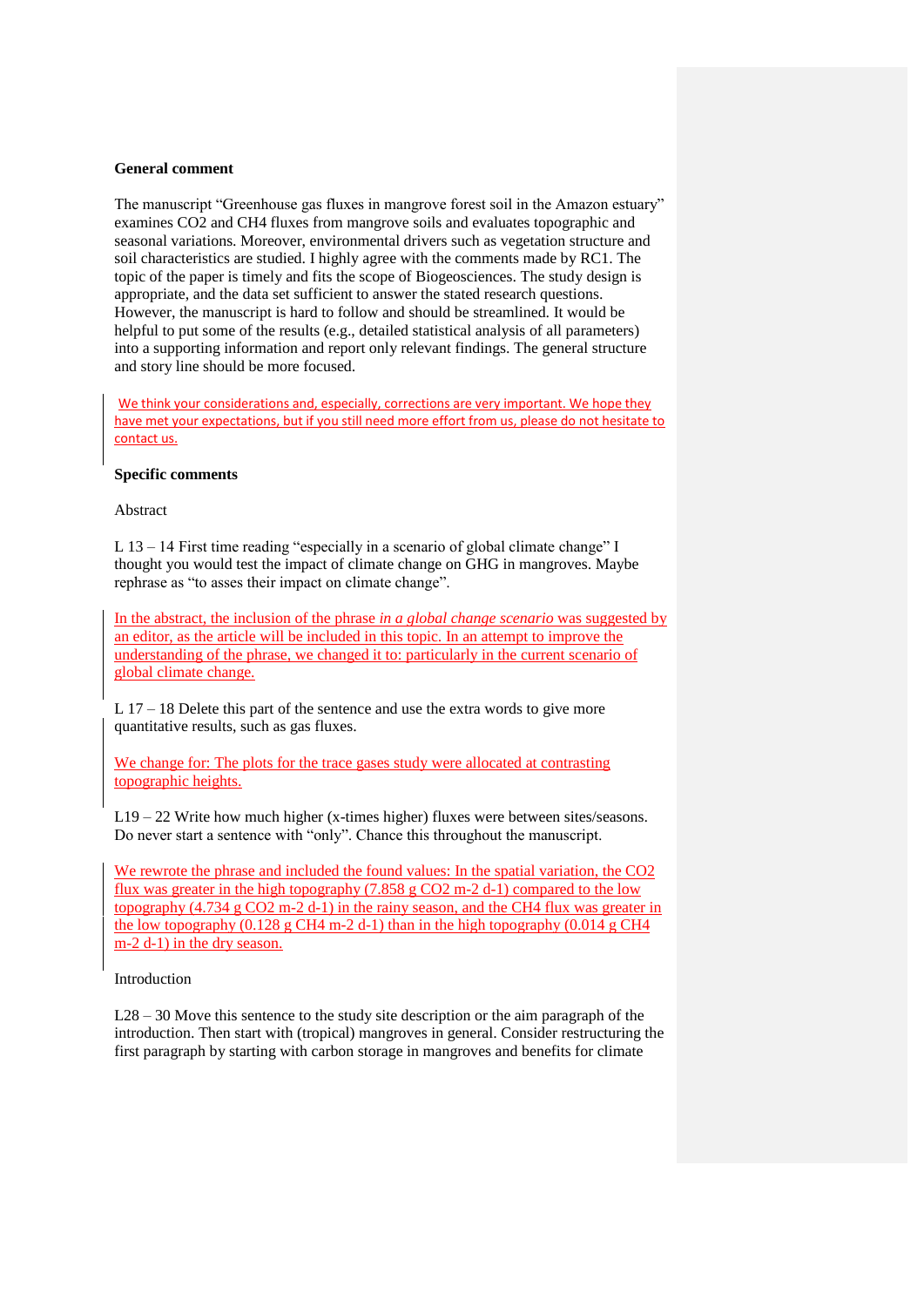change. Then state that it is important to consider GHG outgassing as offset of the carbon storage.

This has been done.

L41 Change "attributable" to "driven by".

This has been done.

L50 Write "CO2 outgassing" instead of "CO2 production to the atmosphere". Make clear which statements in this and the next paragraph are specific to mangrove and which to estuaries/coasts/vegetated coastal wetlands. Preferably use only mangrove publications, there are enough publications to underline each of your statements.

This has been done. Alongi's book(2009) presents a functional overview of mangrove forest ecosystems; how they live and grow at the edge of tropical seas, how they play a critical role along most of the world's tropical coasts, and how their future might look in a world affected by climate change. The study of Rosentreter et al. (2018a) quantifies seasonal pCO2 and CH4 concentrations and emissions along the salinity gradient of three tropical mangrove-dominated estuaries in Australia.

L55 Confusing statement. Consider rephrasing.

This has been done.

L61 How does reduction of sulfate produce CH4?

Purvaja et al. (2004) wrote: One expects a stimulation of methanogenesis and hence of methane emission during monsoon, because the impact of freshwater should shift the electron flow from sulphate-reducing bacteria to methanogens. We have changed the text and hope it is clearer now

L67 Be more specific what you mean by spatial and seasonal variation.

This has been done.

L70 Remove years but describe in more detail which drivers you were testing.

This has been done. We don't quite understand what you mean by "drivers"

Methods

Please add GPS coordinates of your stations in the text.

This has been done.

L77 "exclusively untouched mangrove forests" use "pristine mangroves". Consider splitting this sentence.

This has been done.

**Formatado:** Realce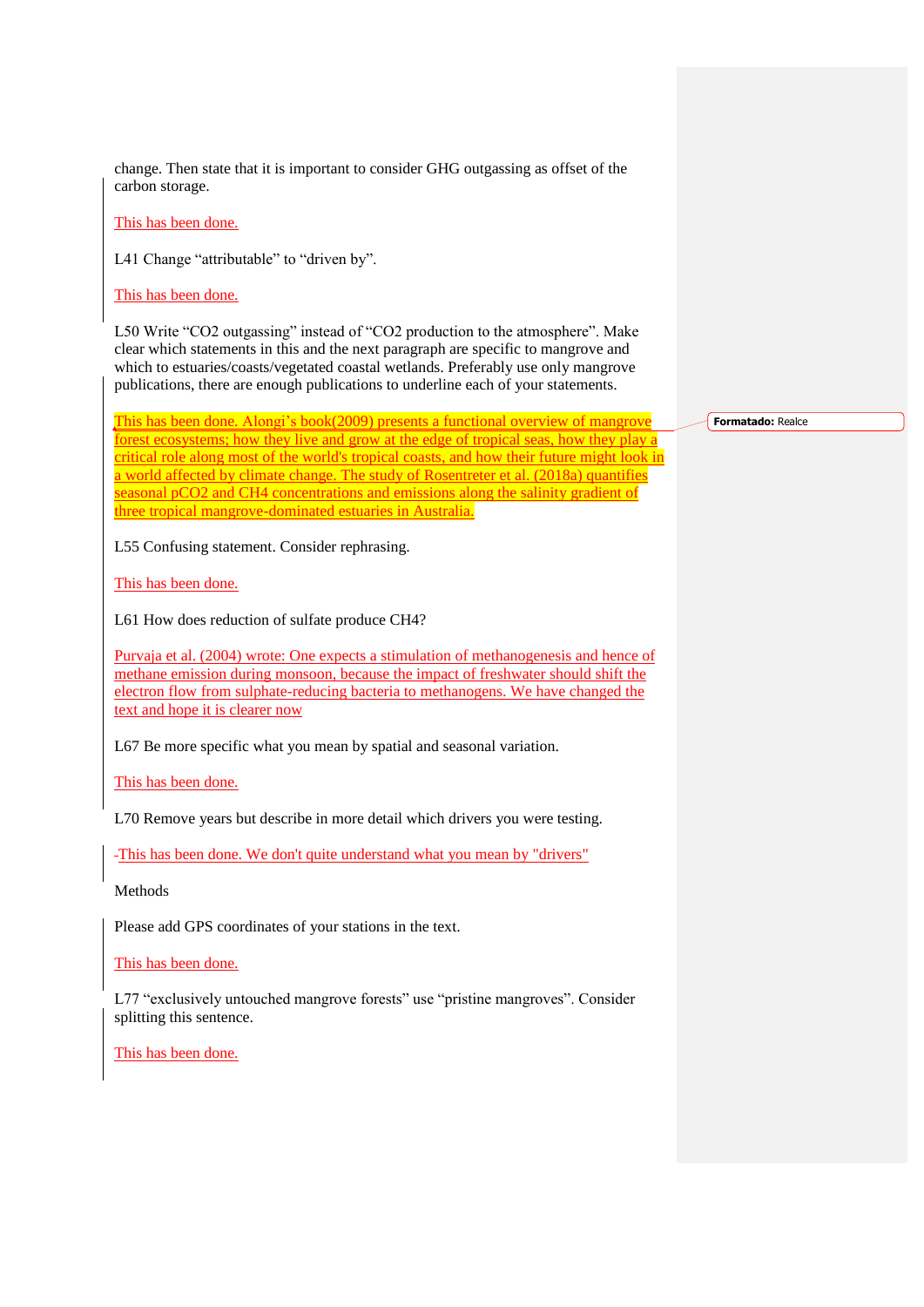L86 Use tidal "amplitude" instead of "height".

## This has been done.

L109 – 111 This sentence is not a part of the study site. Put it into "Flux measurements". Is suggest putting "Greenhouse gas flux measurements" as 2.2, since this is your focus.

This has been done.

L120 When did you conduct the floristic survey? Report dates.

This has been done.

L130 Why did you take only very shallow soil cores? It sounds like you measured pH and redox at the same spot where you took the soil sample. I hope it was just next to it. Please clarify.

It is clear that the pH and redox potential measurements were performed prior to collecting soil samples for the laboratory, ie with intact soil. We used a depth of 0.10 m because from the literature review this is where the fluxes happen.

L137 I personally would not capitalize all parameters, but wright "Organic matter…".

We think it is important to specify and not generalize as being just MO, as these parameters will appear in the results.

I agree with RC1 that the abbreviations should be changed.

This has been done.

L150 When did you conduct the soil sampling? Report dates.

This has been done.

L160 Also add dates of chamber sampling.

Sorry, I don't understand, do you want to put all the dates that the flows were measured? Flows were measured every month from July 2017 to June 2018, on waning or waxing moons.

L164 I personally would have measured above the mangrove roots since these are important parts of the mangrove ecosystem. At healthy mangroves, spots without roots are rare, thus including them yields more representative flux rates for mangrove soils. Something to consider in your next study.

Thanks for the observation, we will take it into account for the next study.

You need to add more info about the flux measurements. How often did you measure per month? One or more rings? Did these rings stay at the same spots?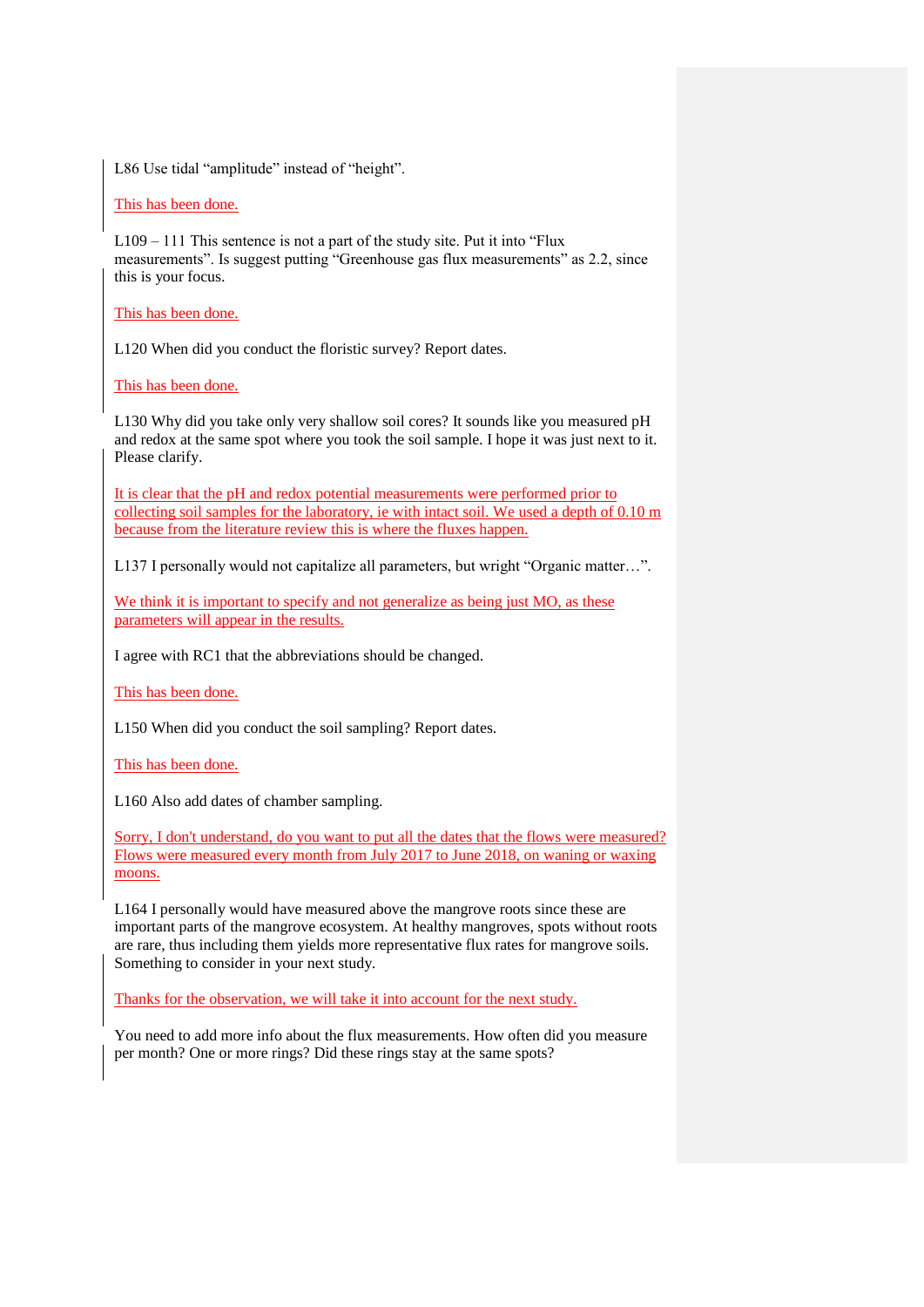Flows for each chamber (total 8 rings per plot) were measured once a month, during waning or waxing moon periods. I added in the text that the rings remained in place until the study was completed.

Consider matching headings with the results headings. The wording and also the order.

This has been done.

Results

The results section is very hard to read. I would only report values of each parameter and describe general trends without using any statistics. Then add a section where you look at the statistics, but only in regard to the GHG not of the statistics between the drivers.

We think statistics are part of the results and important to show where the differences are.

3.1 Carbon dioxide and methane fluxes

- Fig 4 (put table 1 in SI)
- We don't understand what you mean here and what SI means
- Describe values and trends for CO2 and CH4 in sperate paragraphs

We put the flows of CO2 and CH4 in the same paragraph because we think it is important to compare not only how the flux of each gas behaves, but also to compare between them. If we put each one in different paragraphs, the text can get tiring, and difficult to compare the behavior of the two gases.

3.2 Weather data

We think that showing that there is a seasonality in the climate before showing the gas results is important, as this justifies dividing the year into two seasonal periods.

We think that figure 2 and figure 3 show different things, as figure 2 shows the sum of rainfall for each month, during the years from 2017 to 2018 and for the period from 1981 to 2010. Figure 3 shows the measurements carried out at the same time the flows were measured. Placing the two figures in the same place would perhaps be difficult for the reader to understand these differences.

• Fig  $2 + Fig 3$ 

If your intention is to join the two tables, it would be very difficult to put on the same page with the richness of details, which we think are necessary for the presentation of the results, and then for the discussion.

**Formatado:** Inglês (Estados Unidos)

**Formatado:** Inglês (Estados Unidos)

 $\bullet$  Table  $2 +$  Table 3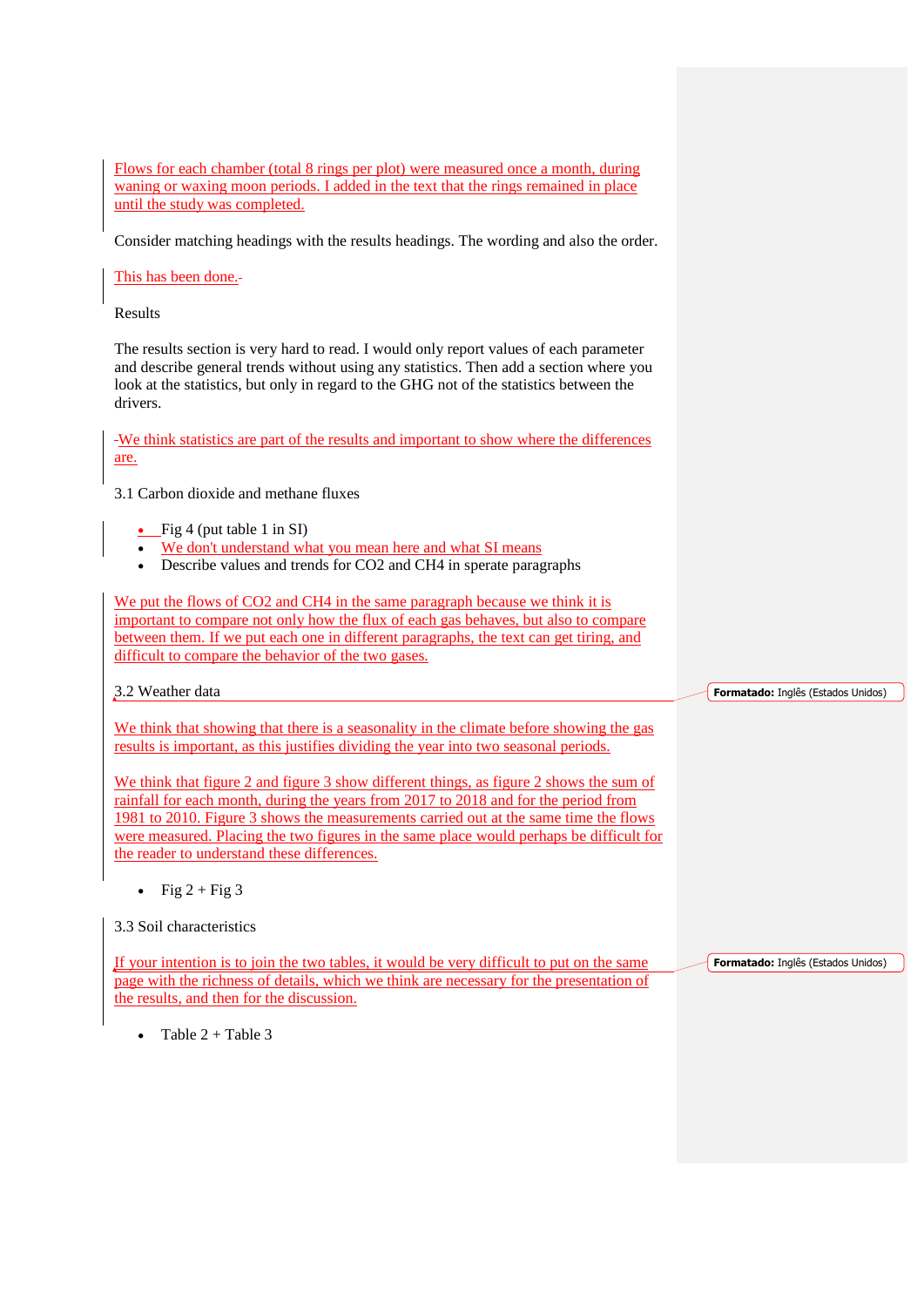## 3.4 Vegetation structure and biomass

• Table 4

3.5 Drivers of greenhouse gas fluxes

- Table 5 (also add correlation of all other parameters, to shorten the table you could only keep significant correlations and mention in the text which parameters were not significantly correlated to the GHG)
- I would not distinguish between single months for the correlations, but focus only on wet and dry seasons

Alternatively, you could only use subsections  $3.1 - 3.4$  from above. Start each subsection with describing values and trends of each parameter. The second part of each subsection should briefly report the stats between the GHG and the parameters (not amongst parameters!).

In the same way that we wrote for evaluator 1, the correlation table was used to discuss and try to explain which environmental factors are correlated with the fluxes, and in this sense, we would like to leave table 5 in the discussion.

In all tables use mean **±** standard error instead of mean(standard error).

This has been done.

Discussion

Generally, try to link your results with the literature more closely. Often you have one sentence about one study and then and an vaguely related sentence about your study. You need to link those "bigger/smaller than, similar to, supported by/contradicting  $\mathsf{to} \dots$ "

Possibly use the following structure:

4.1 Carbon dioxide and methane fluxes

- Compare fluxes to literature and discuss differences
- Separate CO2 and CH4 in paragraphs

We put the flows of CO2 and CH4 in the same paragraph because we think it is important to compare not only how the flux of each gas behaves, but also to compare between them. If we put each one in different paragraphs, the text can get tiring, and difficult to compare the behavior of the two gases. We ask if possible to leave it the way it is.

4.2 Drivers of greenhouse gas fluxes

- Possibly get subheadings for parameters similar to results section
- Discuss drivers and find literature backing up your statements, only focus on significant differences but do not repeat statistics

**Formatado:** Inglês (Estados Unidos)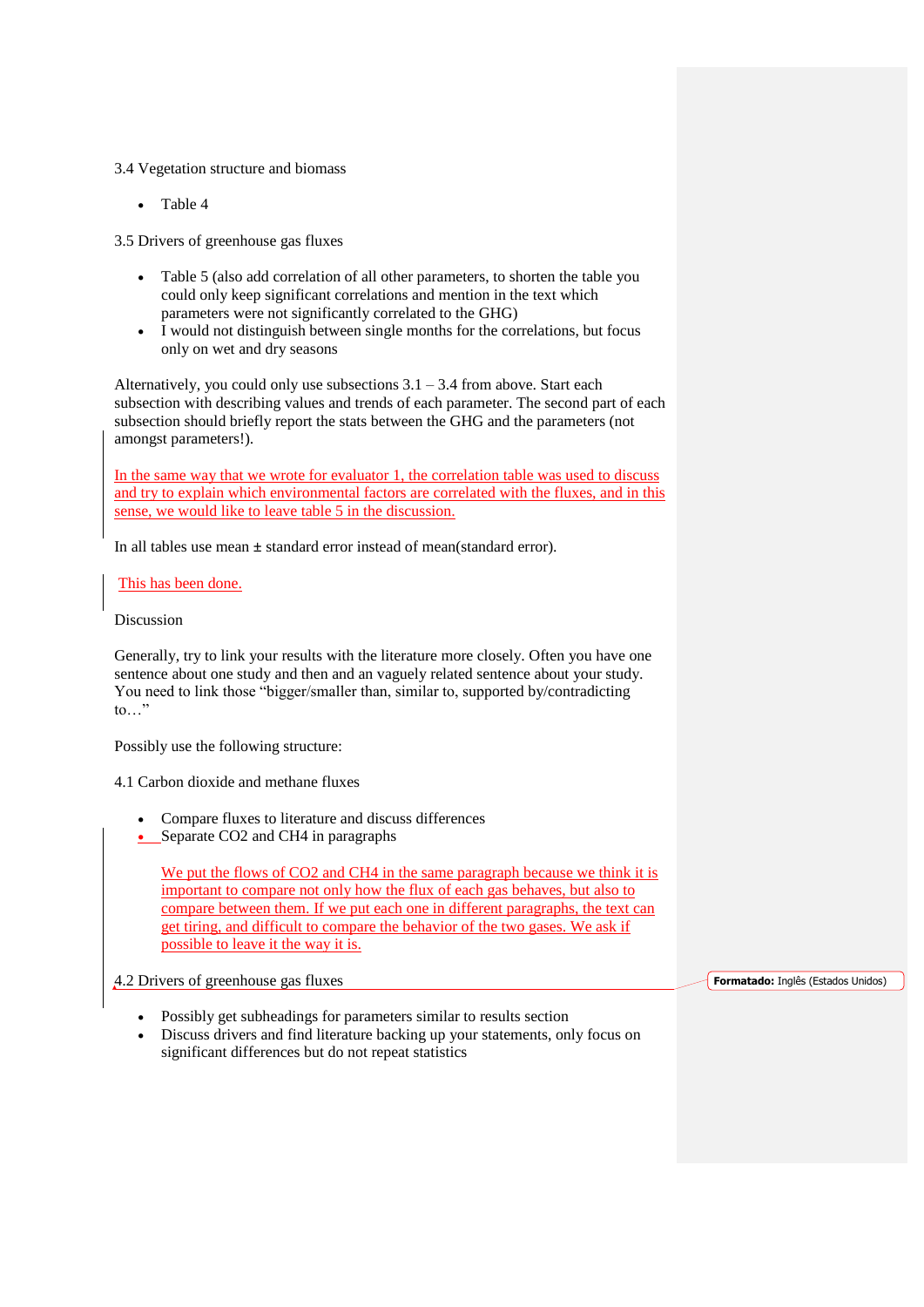Statistical correlations between lines 365-372 are not repeated, as they are not shown in table 5.

L 309 Add a, b, c, and d to the figure. Reduce scale for c and d.

This has been done.

L294 – 295 To speculative – delete.

This sentence was requested by an editor, for the article to have a link with the topic where it will be published (global climate changes).

L 295 – 299 Also needed in results section, here only short repetition. What do you mean by total carbon rate? Separate CO2 and CH4.

L 301 Slufate reduction? Explain.

Make sure that all studies you compare your results to used similar methods and did note examine water – air fluxes instead of soil – air fluxes.

Fluctuations in redox potential altered the availability of the terminal electron acceptor and donor and the forces of recovery of their concentrations in the soil, such that a disproportionate release of CO2 can result from alternative anaerobic degradation processes such as sulfate and iron reduction (Chowdhury et al., 2018).

Calculate all GHG fluxes in the discussion in the same unit to make comparisons easier.

The units were placed differently in the text, to facilitate comparison with the cited article. For example: in line 302-304 Shiau and Chiu (2020) published their results in g CO2 m-2 d-1, but Alongi (2009, LN 305-306) published their results in mmol CO2 m-2 h-1. For this reason, we put the units in a different format in the text.

L318 What was expected?

In lines 314-315 it is written that Rosentreter et al. (2018b) estimated production of 26.7 mg CH4 m-2 h-1 for mangrove soils in tropical latitudes (0 and  $5^\circ$ ), for this reason, we write that our values were lower than expected.

4.2 Mangrove biomass: would only focus on the impact on GHG. This section interrupts the flow of the manuscript.

This has been done.

L336 Larger flood volume during ebb tides? Explain.

Translation problem, already fixed: Mangrove areas are periodically flooded, with a greater volume in syzygy tides, mainly in the rainy season.

L433 – 435 I do not understand your general focus on sulfate reduction. This is an alternative process to methanogenesis. Always focus on CO2 and CH4 production.